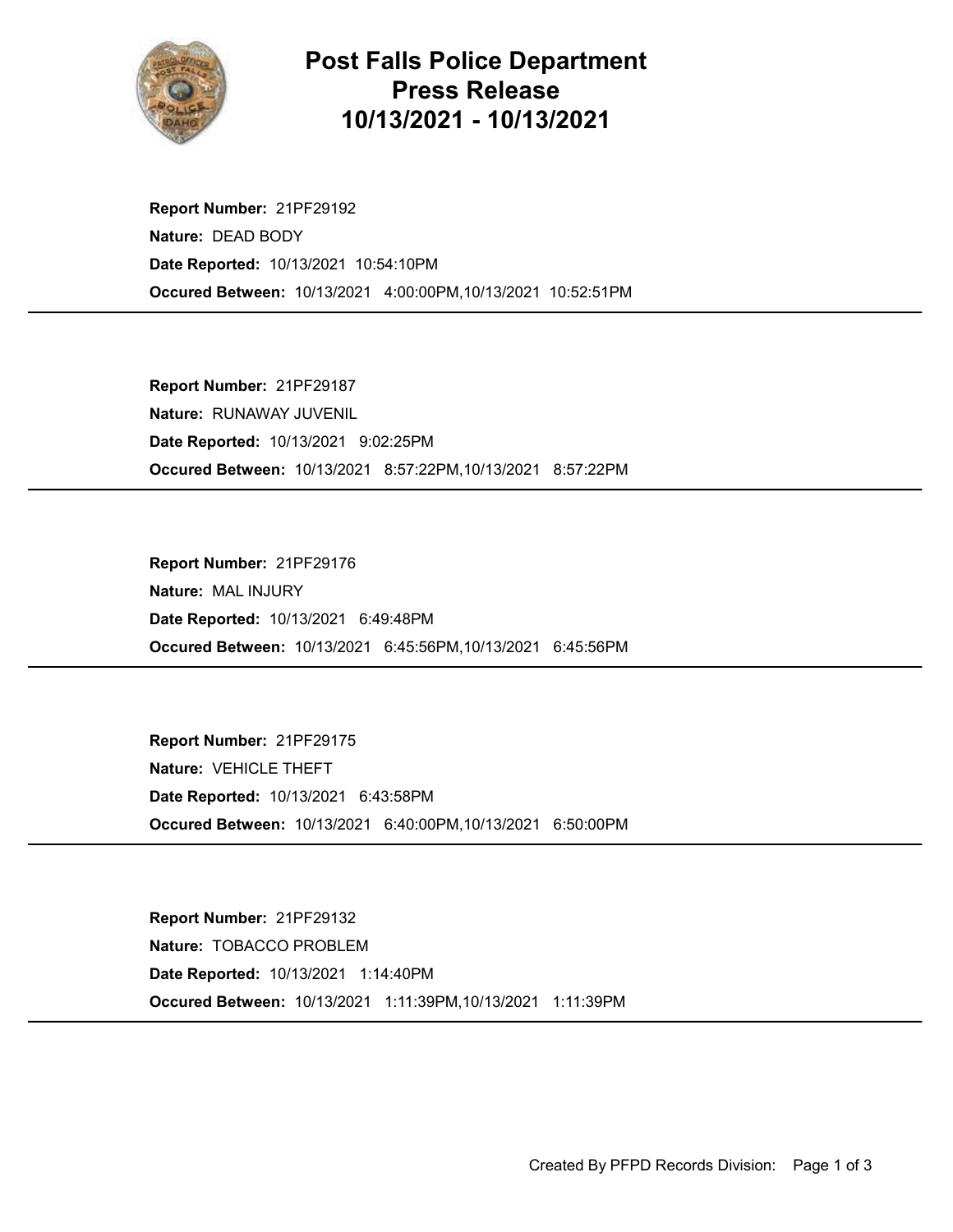Occured Between: 10/2/2021 1:00:00PM,10/2/2021 3:00:00PM Report Number: 21PF29119 Nature: BURGLARY Date Reported: 10/13/2021 11:45:41AM

Occured Between: 10/13/2021 11:41:12AM,10/13/2021 11:41:12AM Report Number: 21PF29117 Nature: TOBACCO PROBLEM Date Reported: 10/13/2021 11:43:15AM

Occured Between: 10/11/2021 3:00:00PM,10/12/2021 7:00:00AM Report Number: 21PF29116 Nature: THEFT Date Reported: 10/13/2021 11:32:50AM

Occured Between: 10/12/2021 8:30:00AM,10/12/2021 5:00:00PM Report Number: 21PF29114 Nature: COUNTERFEIT Date Reported: 10/13/2021 11:18:41AM

Occured Between: 10/13/2021 11:10:20AM,10/13/2021 11:10:20AM Report Number: 21PF29113 Nature: MAL INJURY Date Reported: 10/13/2021 11:12:11AM

Occured Between: 10/13/2021 9:24:58AM,10/13/2021 9:24:58AM Report Number: 21PF29101 Nature: ANIMAL PROBLEM Date Reported: 10/13/2021 9:25:53AM